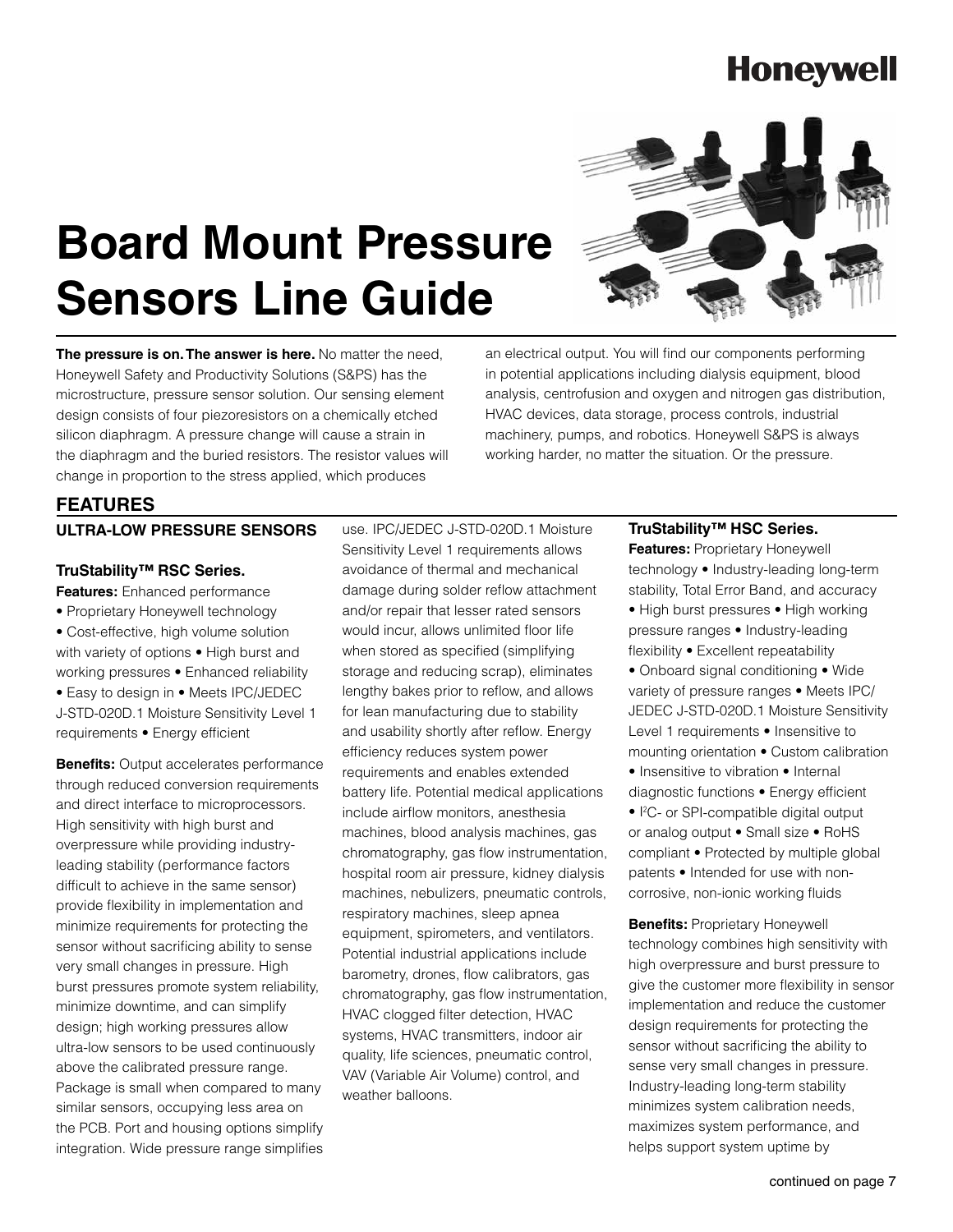### **Board Mount Pressure Sensors Line Guide**

#### **Working better under pressure.**

The human body is a supremely sensitive mechanism, requiring equally perceptive observation. Honeywell S&PS offers a line of pressure sensors equal to every task — including sensors that measure the amount of pressure delivered to the human body.

From medical applications to industrial needs to any industry, we've got the right solution. Our categories of pressure sensor measurement include absolute, differential, gage or vacuum gage with unamplified or amplified sensors covering wide pressure ranges. You'll also find a variety of mounting and package styles, digital output, small size, reduced cost, enhanced reliability, enhanced repeatability and accuracy under extreme conditions, enhanced operating characteristics between sensors, and interchangeability without recalibration.





#### 2 sensing.honeywell.com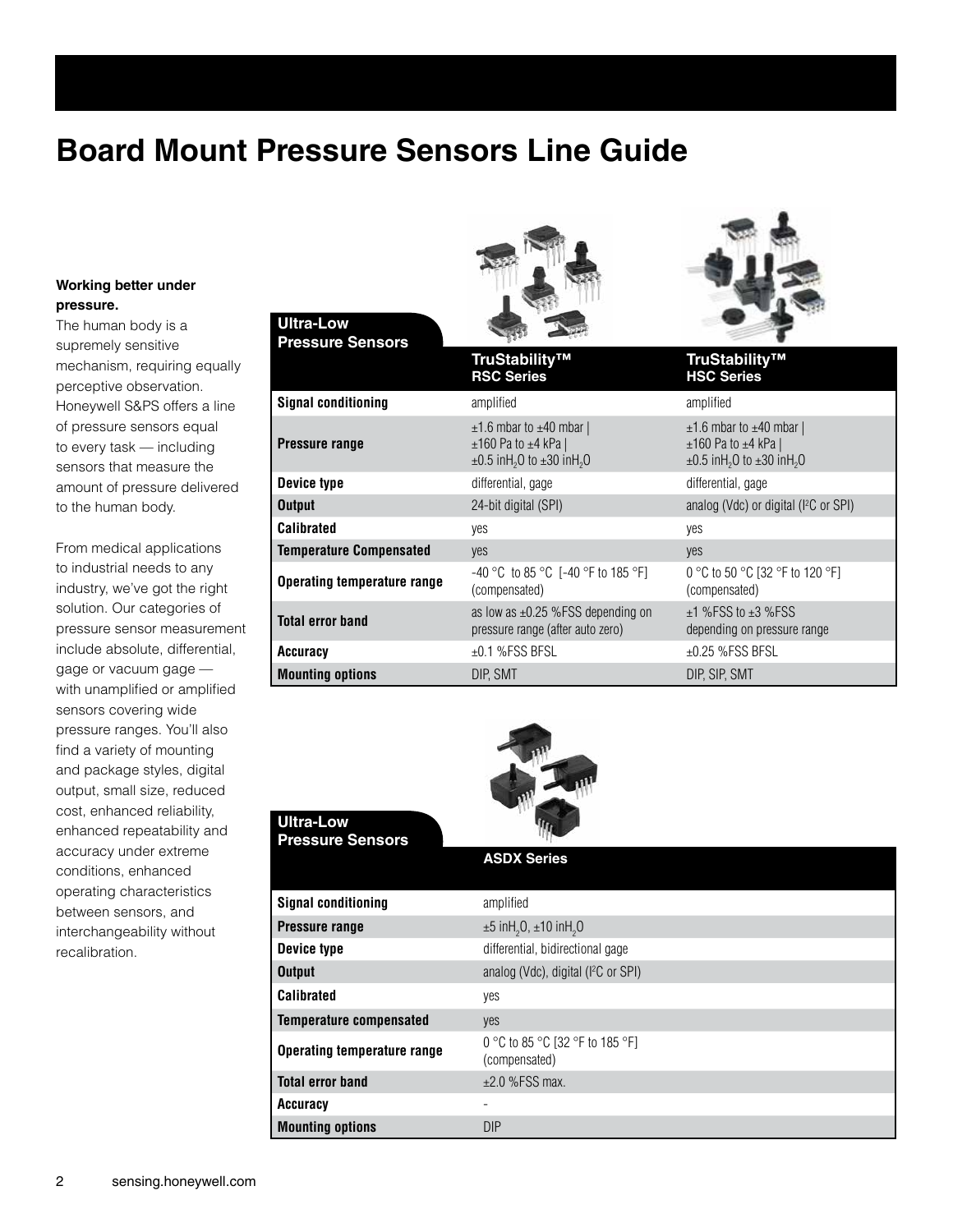

**Ultra-Low** 

**Ultra-Low** 



| <b>Pressure Sensors</b>            |                                                                                                                             |                                                                                                                                 |
|------------------------------------|-----------------------------------------------------------------------------------------------------------------------------|---------------------------------------------------------------------------------------------------------------------------------|
|                                    | TruStability™<br><b>SSC Series</b>                                                                                          | TruStability™<br><b>NSC Series</b>                                                                                              |
| <b>Signal conditioning</b>         | amplified                                                                                                                   | unamplified                                                                                                                     |
| Pressure range                     | $\pm$ 1.6 mbar to $\pm$ 40 mbar  <br>$±160$ Pa to $±4$ kPa  <br>$\pm 0.5$ inH <sub>2</sub> O to $\pm 30$ inH <sub>2</sub> O | $\pm 2.5$ mbar to $\pm 40$ mbar  <br>$\pm 250$ Pa to $\pm 4$ kPa  <br>$\pm$ 1 inH <sub>2</sub> O to $\pm$ 30 inH <sub>2</sub> O |
| Device type                        | differential, gage                                                                                                          | differential, gage                                                                                                              |
| <b>Output</b>                      | analog (Vdc) or digital (I <sup>2</sup> C or SPI)                                                                           | mV                                                                                                                              |
| <b>Calibrated</b>                  | yes                                                                                                                         | n <sub>0</sub>                                                                                                                  |
| <b>Temperature compensated</b>     | yes                                                                                                                         | n <sub>0</sub>                                                                                                                  |
| <b>Operating temperature range</b> | $-20$ °C to 85 °C [-4 °F to 185 °F]<br>(compensated)                                                                        | $-40$ °C to 85 °C [-40 °F to 185 °F]                                                                                            |
| <b>Total error band</b>            | $\pm$ 2 %FSS to $\pm$ 5 %FSS<br>depending on pressure range                                                                 |                                                                                                                                 |
| <b>Accuracy</b>                    | $\pm 0.25$ %FSS BFSL                                                                                                        | $\pm$ 0.25% FSS BFSL                                                                                                            |
| <b>Mounting options</b>            | DIP, SIP, SMT                                                                                                               | DIP, SIP, SMT                                                                                                                   |







| <b>Pressure Sensors</b>            |                                                  |                                                           |                                    |
|------------------------------------|--------------------------------------------------|-----------------------------------------------------------|------------------------------------|
|                                    | <b>SCXL Series</b>                               | SDX005IND4<br>SDX010IND4                                  | <b>SXL Series</b>                  |
| <b>Signal conditioning</b>         | unamplified                                      | unamplified                                               | unamplified                        |
| <b>Pressure range</b>              | 4 in H <sub>2</sub> O to 10 in H <sub>2</sub> O  | $\pm 5$ inH <sub>2</sub> O to $\pm 10$ inH <sub>2</sub> O | $\pm 10$ in H <sub>2</sub> O       |
| Device type                        | differential, gage                               | differential, gage                                        | differential, gage                 |
| <b>Output</b>                      | mV                                               | mV                                                        | mV                                 |
| <b>Calibrated</b>                  | ves                                              | yes                                                       | n <sub>0</sub>                     |
| <b>Temperature compensated</b>     | yes                                              | yes                                                       | n <sub>0</sub>                     |
| <b>Operating temperature range</b> | 0 °C to 50 °C [32 °F to 122 °F]<br>(compensated) | 0 °C to 50 °C [32 °F to 122 °F]<br>(compensated)          | 0 °C to 50 °C [32 °F to 122 °F]    |
| <b>Total error band</b>            |                                                  |                                                           |                                    |
| <b>Accuracy</b>                    | linearity and hysteresis 0.2% typ.               | linearity and hysteresis 0.2% typ.                        | linearity and hysteresis 0.2% typ. |
| <b>Mounting options</b>            | <b>SIP</b>                                       | <b>DIP</b>                                                | <b>SIP</b>                         |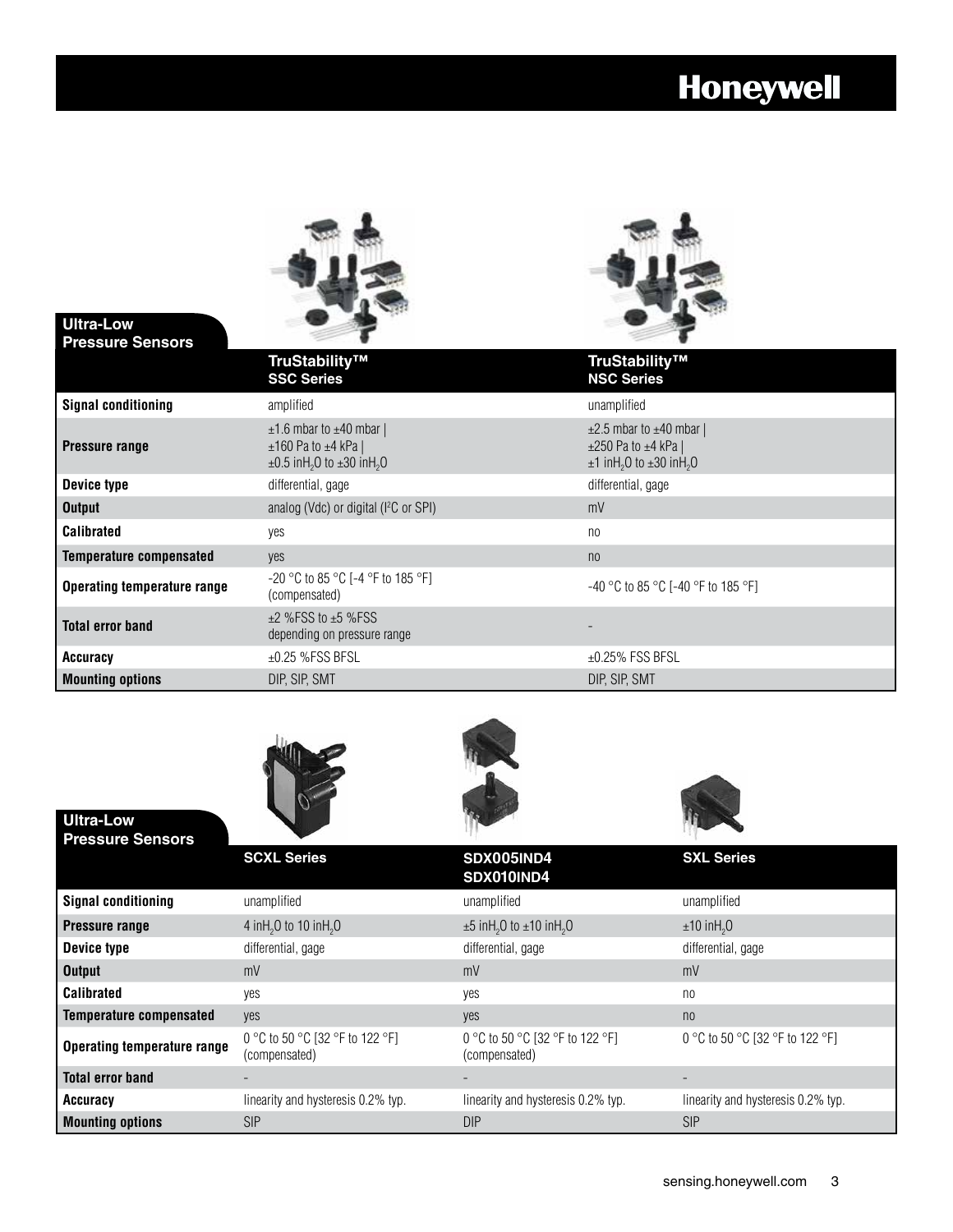

#### **Low Pressure Sensors**





| <b>Signal conditioning</b>         | amplified                                                                                       | amplified                                                                                       | amplified                                                                                       |
|------------------------------------|-------------------------------------------------------------------------------------------------|-------------------------------------------------------------------------------------------------|-------------------------------------------------------------------------------------------------|
| <b>Pressure range</b>              | $\pm 60$ mbar to $\pm 10$ bar  <br>$\pm 6$ kPa to $\pm 1$ MPa  <br>$\pm$ 1 psi to $\pm$ 150 psi | $\pm 60$ mbar to $\pm 10$ bar  <br>$\pm 6$ kPa to $\pm 1$ MPa  <br>$\pm$ 1 psi to $\pm$ 150 psi | $\pm 60$ mbar to $\pm 10$ bar  <br>$\pm 6$ kPa to $\pm 1$ MPa  <br>$\pm$ 1 psi to $\pm$ 150 psi |
| Device type                        | absolute, differential, gage                                                                    | absolute, differential, gage                                                                    | absolute, differential, gage                                                                    |
| <b>Output</b>                      | 24-bit digital (SPI)                                                                            | analog (Vdc) or digital (I <sup>2</sup> C or SPI)                                               | analog (Vdc) or digital (I <sup>2</sup> C or SPI)                                               |
| <b>Calibrated</b>                  | yes                                                                                             | yes                                                                                             | yes                                                                                             |
| <b>Compensated</b>                 | yes                                                                                             | yes                                                                                             | yes                                                                                             |
| <b>Operating temperature range</b> | $-40$ °C to 85 °C [-40 °F to 185 °F]<br>(compensated)                                           | 0 °C to 50 °C [32 °F to 122 °F]<br>(compensated)                                                | $-20$ °C to 85 °C [-4 °F to 185 °F]<br>(compensated)                                            |
| <b>Total error band</b>            | as low as $\pm 0.25$ %FSS depending on<br>pressure range (after auto zero)                      | $±1$ %FSS                                                                                       | $±2$ %FSS                                                                                       |
| Accuracy                           | $±0.1$ %FSS BFSL                                                                                | $\pm$ 0.25 %FSS BFSL                                                                            | $\pm$ 0.25 %FSS BFSL                                                                            |
| <b>Mounting options</b>            | DIP. SMT                                                                                        | DIP. SIP. SMT                                                                                   | DIP, SIP, SMT                                                                                   |



|                                    | <b>Basic ABP Series</b>                                       | <b>Basic TBP Series</b>                                     | <b>Basic NBP Series</b>                                   |
|------------------------------------|---------------------------------------------------------------|-------------------------------------------------------------|-----------------------------------------------------------|
| <b>Signal conditioning</b>         | amplified                                                     | unamplified                                                 | unamplified                                               |
| <b>Pressure range</b>              | 60 mbar to 10 bar $ $<br>6 kPa to 1 MPa  <br>1 psi to 150 psi | 60 mbar to 10 bar  <br>6 kPa to 1 MPa  <br>1 psi to 150 psi | 60 mbar to 10 bar<br>6 kPa to 1 MPa  <br>1 psi to 150 psi |
| Device type                        | gage, differential                                            | gage                                                        | gage, absolute                                            |
| <b>Output</b>                      | digital ( ${}^{12}C$ , SPI) or ratiometric analog             | mV                                                          | mV                                                        |
| <b>Calibrated</b>                  | yes                                                           | yes                                                         | no                                                        |
| <b>Compensated</b>                 | yes                                                           | yes                                                         | n <sub>0</sub>                                            |
| <b>Operating temperature range</b> | 0 °C to 50 °C [32 °F to 122 °F]<br>(compensated)              | 0 °C to 85 °C [32 °F to 185 °F]<br>(compensated)            | 40 °C to 125 °C [-40 °F to 257 °F]                        |
| <b>Total error band</b>            | $±1.5$ %FSS                                                   |                                                             |                                                           |
| Accuracy                           | $\pm 0.25$ %FSS BFSL                                          | $±0.25$ %FSS                                                | $±0.25$ %FSS                                              |
| <b>Mounting options</b>            | DIP, leadless SMT, SMT                                        | DIP. leadless SMT. SMT                                      | DIP, leadless SMT, SMT                                    |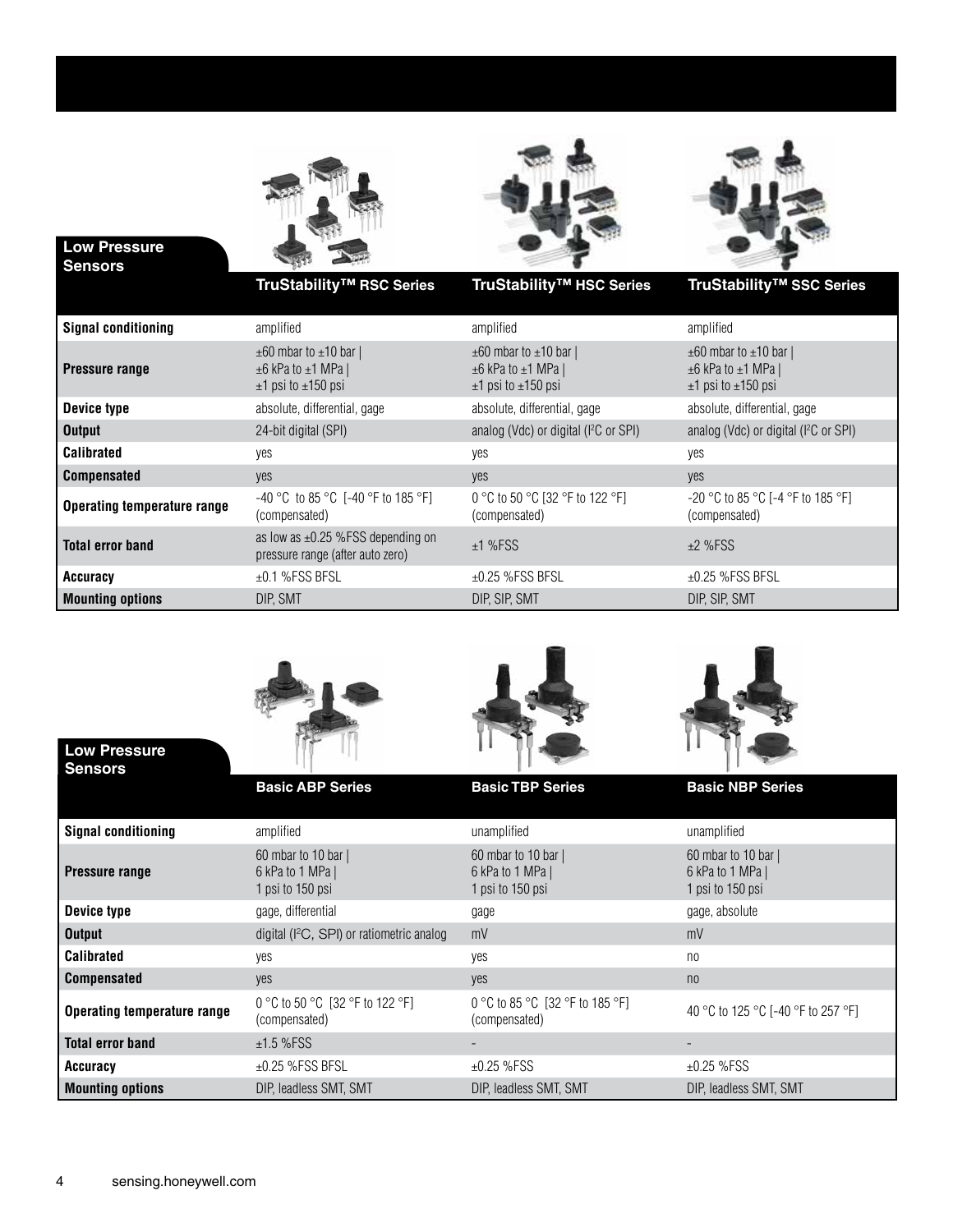

**Low Pressure** 



| <b>Sensors</b>                     |                                                                                                 |                                                                                           |
|------------------------------------|-------------------------------------------------------------------------------------------------|-------------------------------------------------------------------------------------------|
|                                    | TruStability <sup>™</sup> TSC Series                                                            | TruStability <sup>™</sup> NSC Series                                                      |
| <b>Signal conditioning</b>         | unamplified                                                                                     | unamplified                                                                               |
| Pressure range                     | $\pm 60$ mbar to $\pm 10$ bar  <br>$\pm 6$ kPa to $\pm 1$ MPa  <br>$\pm$ 1 psi to $\pm$ 150 psi | $\pm 60$ mbar to $\pm 10$ bar  <br>$\pm 6$ kPa to $\pm 1$ MPa  <br>$±1$ psi to $±150$ psi |
| Device type                        | differential, gage                                                                              | absolute, differential, gage                                                              |
| <b>Output</b>                      | mV                                                                                              | mV                                                                                        |
| <b>Calibrated</b>                  | yes                                                                                             | no                                                                                        |
| <b>Compensated</b>                 | yes                                                                                             | n <sub>0</sub>                                                                            |
| <b>Operating temperature range</b> | 0 °C to 85 °C [32 °F to 185 °F]<br>(compensated)                                                | 40 °C to 85 °C [-40 °F to 185 °F]                                                         |
| <b>Total error band</b>            |                                                                                                 |                                                                                           |
| Accuracy                           | 0.25 % FSS BFSL                                                                                 | 0.25 %FSS BFSL                                                                            |
| <b>Mounting options</b>            | DIP, SIP, SMT                                                                                   | DIP, SIP, SMT                                                                             |



**Mounting options** DIP, SIP, SMT DIP, SIP, SMT DIP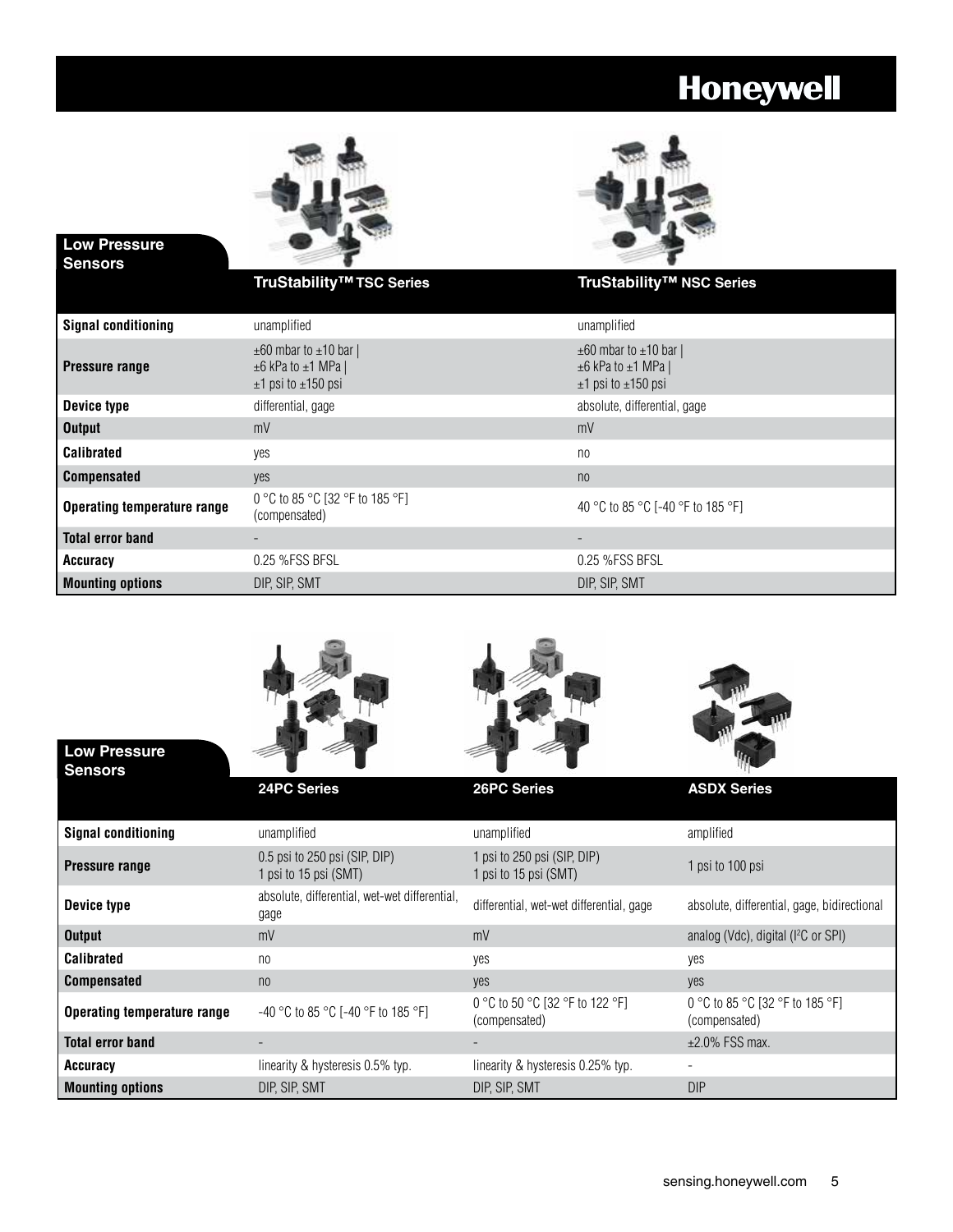

#### **Low Pressure Sensors**

**Low Pressure –**

| Sensors                            |                                                  |                                                  |
|------------------------------------|--------------------------------------------------|--------------------------------------------------|
|                                    | <b>SCX Series</b>                                | <b>SDX Series</b>                                |
| <b>Signal conditioning</b>         | unamplified                                      | unamplified                                      |
| <b>Pressure range</b>              | 1 psi to 150 psi                                 | 1 psi to 100 psi                                 |
| Device type                        | absolute, differential, gage                     | absolute, differential, gage                     |
| <b>Output</b>                      | mV                                               | mV                                               |
| <b>Calibrated</b>                  | yes                                              | yes                                              |
| <b>Compensated</b>                 | yes                                              | yes                                              |
| <b>Operating temperature range</b> | 0 °C to 70 °C [32 °F to 158 °F]<br>(compensated) | 0 °C to 50 °C [32 °F to 122 °F]<br>(compensated) |
| <b>Total error band</b>            |                                                  |                                                  |
| Accuracy                           | linearity and hysteresis 0.1% typ.               | linearity and hysteresis 0.25% typ.              |
| <b>Mounting options</b>            | <b>SIP</b>                                       | DIP                                              |





| <b>Flow Through Sensors</b>        |                                      |                                                  |
|------------------------------------|--------------------------------------|--------------------------------------------------|
|                                    | <b>24PC Flow-Through Series</b>      | <b>26PC Flow-Through Series</b>                  |
| <b>Signal conditioning</b>         | unamplified                          | unamplified                                      |
| <b>Pressure range</b>              | 1 psi to 100 psi                     | 1 psi to 100 psi                                 |
| Device type                        | flow-through gage                    | flow-through gage                                |
| <b>Output</b>                      | mV                                   | mV                                               |
| <b>Calibrated</b>                  | n <sub>0</sub>                       | yes                                              |
| <b>Compensated</b>                 | n <sub>0</sub>                       | yes                                              |
| <b>Operating temperature range</b> | $-40$ °C to 85 °C [-40 °F to 185 °F] | 0 °C to 50 °C [32 °F to 122 °F]<br>(compensated) |
| <b>Total error band</b>            |                                      |                                                  |
| <b>Accuracy</b>                    | linearity and hysteresis 0.75% typ.  | linearity and hysteresis 0.75% typ.              |
| <b>Mounting options</b>            | SIP. DIP                             | SIP. DIP                                         |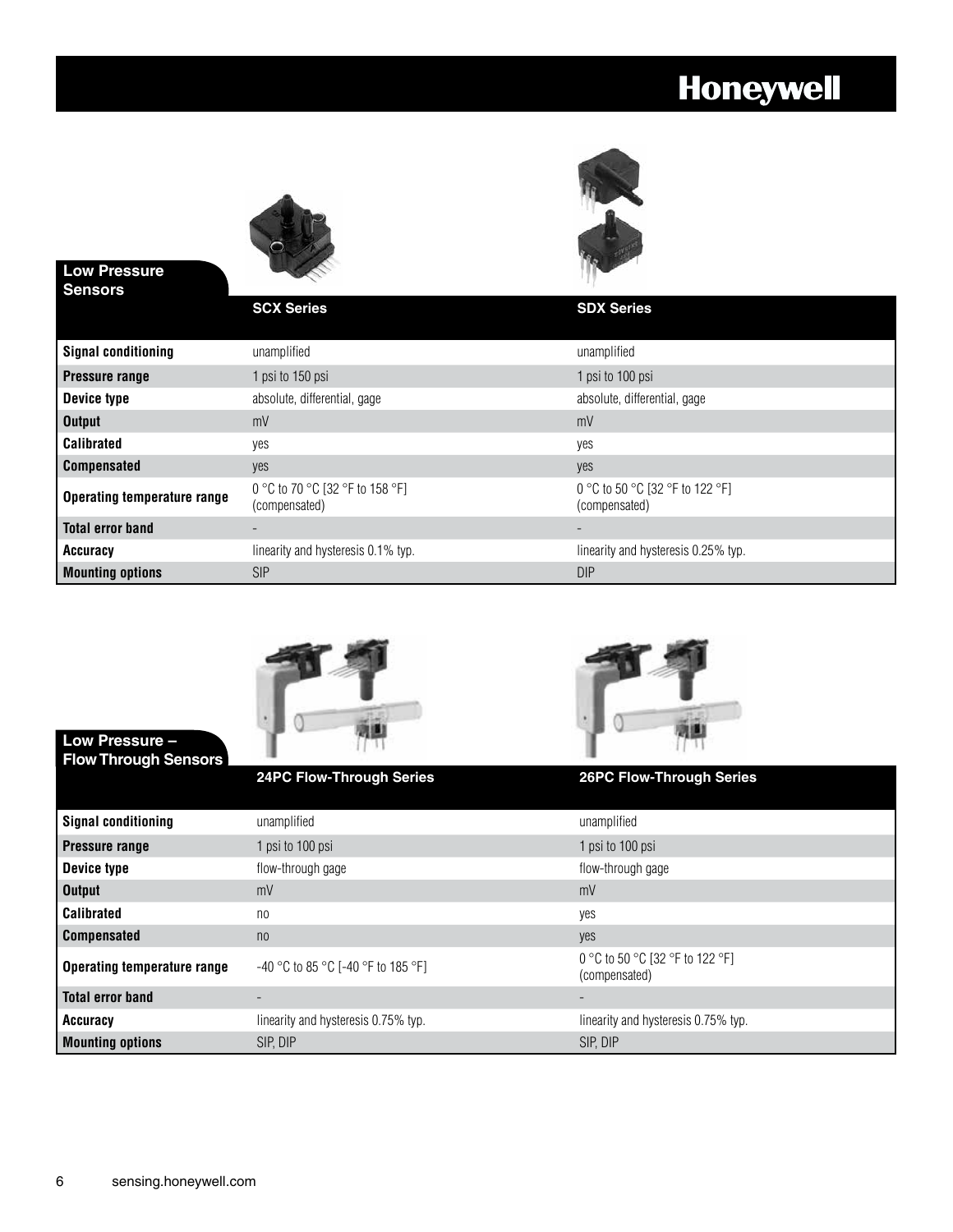eliminating the need to service or replace the sensor during its application life. Industry-leading Total Error Band provides the sensor's true accuracy over a compensated temperature range of 0 °C to 50 °C [32 °F to 122 °F], eliminating individual sensor testing and calibration (which can increase manufacturing time and process) supporting system accuracy and warranty requirements, helping optimize system uptime, and providing excellent sensor interchangeability. Industry-leading accuracy reduces software needed to correct system inaccuracies, minimizing system design time, supporting system accuracy and warranty requirements, and helping to optimize system uptime. High burst pressures allow the sensor to endure a wide range of conditions while maintaining a high level of sensitivity which measures even the smallest change in pressure, simplifying the design process. High working pressure ranges allow the sensors to be used continuously well above the calibrated pressure range. Modular, flexible design with many package styles (with the same industry-leading stability), pressure ports, and options simplify integration into the device manufacturer's application. Onboard signal conditioning typically allows for the removal of signal conditioning components from the PCB, reducing costs and simplifying production processes. Meets IPC/JEDEC J-STD-020D.1 Moisture Sensitivity Level 1 requirements which allows the customer to avoid the thermal and mechanical damage during solder reflow attachment and/or repair that lesser rated products would incur, and allows unlimited floor life when stored as specified (<30 ºC/ 85 %RH), simplifying storage and reducing scrap. Customers may position the sensor in the most optimal point in the system, eliminating concern for positional effects. Reduced susceptibility to application-specific vibration that occurs with changes in pressure minimizes inaccurate pressure readings. Custom calibration typically allows for the removal of additional components associated with signal conditioning from the PCB, reducing PCB size as well as costs often associated with those

components. Internal diagnostic functions increase system reliability. Extremely low power consumption (less than 10 mW, typ.), provides extended battery life, and promotes energy efficiency. I<sup>2</sup>C- or SPI-compatible 14-bit digital output (min. 12-bit sensor resolution) accelerates performance through reduced conversion requirements and the convenience of direct interface to microprocessors or microcontrollers; analog output also available. Miniature 10 mm x 10 mm [0.39 in x 0.39 in] package is very small when compared to most board mount pressure sensors. Potential applications include medical (ventilators, anesthesia machines, spirometers, nebulizers, hospital room air pressure) and industrial (VAV (Variable Air Volume) control, static duct pressure, clogged HVAC (Heating, Ventilation, and Air Conditioning) filter detection, HVAC transmitters indoor air quality).

#### **TruStability™ SSC Series.**

**Features:** Proprietary Honeywell technology • Industry-leading long-term stability, Total Error Band, and accuracy • High burst pressures • High working pressure ranges • Industry-leading flexibility • Excellent repeatability • Onboard signal conditioning • Wide variety of pressure ranges • Meets IPC/ JEDEC J-STD-020D.1 Moisture Sensitivity Level 1 requirements • Insensitive to mounting orientation • Custom calibration • Insensitive to vibration • Internal diagnostic functions • Energy efficient • I<sup>2</sup>C- or SPI-compatible digital output or analog output • Small size • RoHS compliant • Protected by multiple global patents • Intended for use with noncorrosive, non-ionic working fluids

**Benefits: Proprietary Honeywell** technology combines high sensitivity with high overpressure and burst pressure to give the customer more flexibility in sensor implementation and reduce the customer design requirements for protecting the sensor without sacrificing the ability to sense very small changes in pressure. Industry-leading long-term stability minimizes system calibration needs, maximizes system performance, and helps support system uptime by eliminating the need to service or

replace the sensor during its application life. Industry-leading Total Error Band provides the sensor's true accuracy over a compensated temperature range of -20 °C to 85 °C [-4 °F to 185 °F], eliminating individual sensor testing and calibration (which can increase manufacturing time and process) supporting system accuracy and warranty requirements, helping optimize system uptime, and providing excellent sensor interchangeability. Industry-leading accuracy reduces software needed to correct system inaccuracies, minimizing system design time, supporting system accuracy and warranty requirements, and helping to optimize system uptime. High burst pressures allow the sensor to endure a wide range of conditions while maintaining a high level of sensitivity which measures even the smallest change in pressure, simplifying the design process. High working pressure ranges allow the sensors to be used continuously well above the calibrated pressure range. Modular, flexible design with many package styles (with the same industry-leading stability), pressure ports, and options simplify integration into the device manufacturer's application. Onboard signal conditioning typically allows for the removal of signal conditioning components from the PCB, reducing costs and simplifying production processes. Meets IPC/JEDEC J-STD-020D.1 Moisture Sensitivity Level 1 requirements which allows the customer to avoid the thermal and mechanical damage during solder reflow attachment and/or repair that lesser rated products would incur, and allows unlimited floor life when stored as specified (<30 ºC/85 %RH), simplifying storage and reducing scrap. Customers may position the sensor in the most optimal point in the system, eliminating concern for positional effects. Reduced susceptibility to applicationspecific vibration that occurs with changes in pressure minimizes inaccurate pressure readings. Custom calibration typically allows for the removal of additional components associated with signal conditioning from the PCB, reducing PCB size as well as costs often associated with those components. Internal diagnostic functions increase system reliability.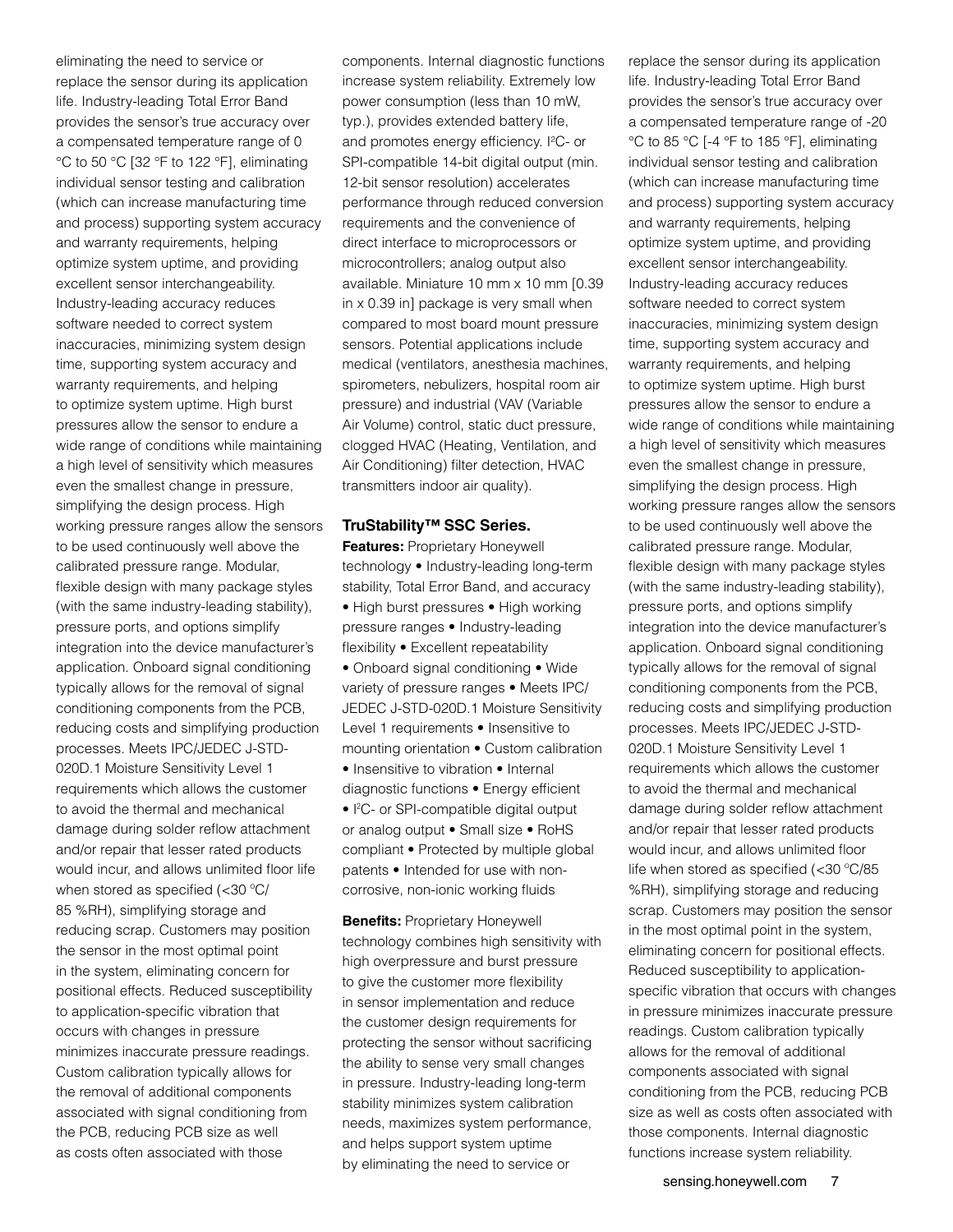Extremely low power consumption (less than 10 mW, typ.) reduces power consumption, provides extended battery life, and promotes energy efficiency. I<sup>2</sup>Cor SPI-compatible 14-bit digital output (min. 12-bit sensor resolution) accelerates performance through reduced conversion requirements and the convenience of direct interface to microprocessors or microcontrollers; analog output also available. Miniature 10 mm x 10 mm [0.39 in x 0.39 in] package is very small when compared to most board mount pressure sensors. Potential applications include medical (ventilators, anesthesia machines, spirometers, nebulizers, hospital room air pressure) and industrial (VAV (Variable Air Volume) control, static duct pressure, clogged HVAC (Heating, Ventilation, and Air Conditioning) filter detection, HVAC transmitters indoor air quality).

#### **TruStability™ NSC Series.**

**Features:** Industry-leading long-term stability, accuracy and flexibility • Small size • Excellent repeatability • Extremely low power consumption • Low operating voltage • Sensitive • Virtually insensitive to mounting orientation • Ratiometric analog output • Infinite resolution • Fast response time • RoHS compliant

**Benefits:** Allows customers the flexibility of sensor self-calibration. Industryleading long-term stability minimizes system calibration needs and maximizes system performance. Industry-leading accuracy reduces software needed to correct system inaccuracies, minimizing system design time. Industry-leading flexibility, due to numerous package styles, pressure ports, and options, which simplifies integration into the device manufacturer's application. Single side liquid media option allows the end customer to use one port of the sensor with condensing humidity or directly with non-corrosive liquid media. Miniature 10 mm x 10 mm [0.39 in x 0.39 in] package is very small when compared to most board mount pressure sensors. Provides excellent repeatability, high accuracy and reliability under many demanding conditions. Extremely low power consumption (operating supply

voltage as low as 1.8 Vdc) which reduces power consumption, provides extended battery life and promotes energy efficiency. Sensitive: meets specified pressure level requirements, providing enhanced sensitivity and accuracy over the range. Potential medical applications include respiratory breathing circuits such as nebulizers, spirometers and patient monitoring; hospital gas supply; and precise sampling/gas flow such as blood analysis, gas chromatography and analytical instrument sampling systems. Potential industrial applications include pneumatic components such as valves, pumps and actuators; pneumatic systems such as HVAC transmitters, pneumatic automated assembly equipment and pneumatic operator control systems; gas collection/delivery; and precise sampling/ gas flow applications such as barometry, gas chromatography and analytical instrument sampling systems.

#### **ASDX Series.**

**Features:** Calibrated and temperature compensated • ASIC-enhanced output

- Analog output with 12-bit resolution
- 12-bit digital output (I<sup>2</sup>C- or SPI-
- compatible protocol) Ratiometric output
- Enhanced response time and accuracy
- DIP package Cost effective

**Benefits:** Fully calibrated and temperature compensated with on-board ASIC designed to provide digital correction of sensor offset, sensitivity, temperature coefficients, and non-linearity. Analog output ratiometric with supply voltage over compensated supply range with 12-bit resolution. 12-bit <sup>2</sup>C- or SPI-compatible protocol allows easy interfacing to most commonly used microcontrollers and microprocessors without additional components and electronic circuitry. Output is corrected pressure value in hexadecimal format with 12-bit accuracy (unsigned) and independent of the supply voltage. Offers high level output on a costeffective basis. Intended for use with noncorrosive, non-ionic working fluids such as air and dry gases in potential applications such as flow calibrators, ventilation and airflow monitors, gas flow instrumentation, sleep apnea monitoring, and therapy equipment.

#### **SCXL Series.**

**Features:** Calibrated and temperature compensated • Small size • Low noise

• High impedance, low current

**Benefits:** Designed to provide costeffective solutions for potential applications requiring enhanced accuracy over very low operating pressure ranges. Calibrated and temperature compensated. Bridge output is ratiometric to supply voltage. High impedance for potential low power applications.

#### **SDX005IND4, SDX010IND4.**

**Features:** Calibrated and temperature compensated • Compact, solventresistant case • Cost effective • Small size • Low noise • High impedance, low current • Prime grade available

**Benefits:** Cost-effective solution for potential pressure applications requiring small size and enhanced performance such as computer peripherals and pneumatic controls. Calibration and compensation designed to provide stable output over temperature range. Bridge output is ratiometric to supply voltage. Small, DIP package allows use of multiple sensors in limited space. Package provides enhanced corrosion resistance and isolation to external stress. Through-hole pins anchor sensor to the PCB to provide secure and stable unit. High impedance for potential low power applications. Intended for use with noncorrosive, non-ionic working fluids, such as air and dry gases.

#### **SXL Series.**

**Features:** Enhanced accuracy, low pressure readings • Cost effective • High impedance bridge • Low noise

**Benefits:** Cost-effective components for measuring very low pressures. Low power consumption for portable and batteryoperated equipment. Intended for use with non-corrosive and non-ionic media, such as air and dry gases in potential medical instrumentation, environmental controls, and portable monitor applications.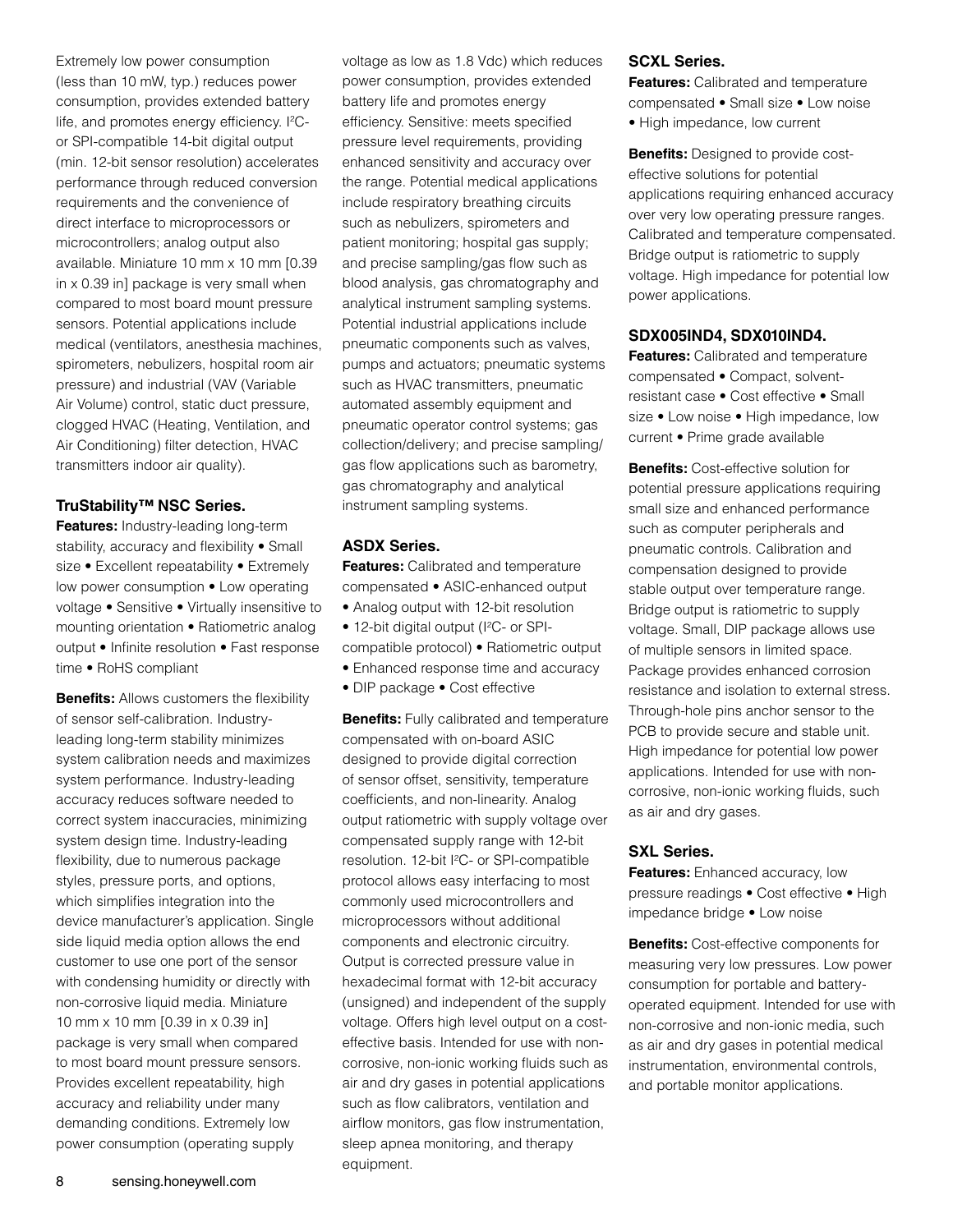#### **LOW PRESSURE SENSORS**

**TruStability™ RSC Series.** See page 1.

**TruStability™ HSC Series.**  See page 1.

### **TruStability™ SSC Series.**

See page 7.

#### **TruStability™ TSC Series.**

**Features:** Industry-leading long-term stability • Industry-leading accuracy • Industry-leading flexibility • Insensitive to mounting orientation • Small size • Repeatability • Supports lean manufacturing • Extremely low power consumption • Absolute, differential and gage types • RoHS and ISO9001 compliance

**Benefits:** Even after long-term use and thermal extremes, these sensors perform substantially better relative to stability than any other pressure sensor available in the industry today which minimizes system calibration needs, maximizes system performance and helps support system uptime by eliminating the need to service or replace the sensor during its application life. Extremely tight accuracy down to ±0.25 %FSS BFSL reduces software needed to correct system inaccuracies, minimizing system design time, and supports system accuracy and warranty requirements. Modular, flexible design with numerous package styles, pressure ports, and options simplifies integration into the device manufacturer's application. Single side wet media option allows the end customer to use one port of the sensor with condensing humidity or directly with non-corrosive liquid media. Miniature 10 mm x 10 mm [0.39 in x 0.39 in] package is very small when compared to most board mount pressure sensors which occupies less area on the PCB and typically allows for easy placement on crowded PCBs or in small devices. Provides excellent repeatability, high accuracy and reliability under many demanding conditions. J-STD-020-D MSL 1 unlimited shelf life after packaging is opened, system can be calibrated within one hour after reflow solder and is

compatible with modern lead-free and noclean solder processes. Operating supply voltage as low as 1.5 Vdc which reduces power consumption, provides extended battery life, and promotes energy efficiency. Potential medical appliations include nebulizers, spirometers, patient monitoring equipment, therapeutic hospital beds, hospital gas supply, oxygen concentrators, blood analysis, gas chromatography, and analytical instruments. Potential industrial applications include valves, pumps, actuators, HVAC transmitters, automated pneumatic assembly equipment, pneumatic operator control systems, industrial gas supply, barometry, gas chromatography, and analytical instrument sampling systems.

#### **TruStability™ NSC Series.**

See page 8.

#### **Basic ABP Series**

**Features:** Proprietary Honeywell technology • Protected by multiple global patents • Industry-leading long-term stability: ±0.25 %FSS • Total Error Band (TEB): ±1.5 %FSS • Industry-leading accuracy: ±0.25 %FSS BFSL • High burst pressures • Industryleading flexibility • Wide pressure range: 60 mbar to 10 bar | 6 kPa to 1 MPa | 1 psi to 150 psi • Meets IPC/JEDEC J-STD-020D.1 Moisture Sensitivity Level 1 requirements

- Optional internal diagnostic functions
- Energy efficient Output: ratiometric analog; I<sup>2</sup>C- or SPI-compatible 14-bit digital output (min. 12-bit sensor resolution)
- Small size: As small as 8 mm x 7 mm
- REACH and RoHS compliant Sleep

mode option) • Temperature output option • Liquid media option

**Potential Applications:** Medical: CPAP, blood analysis, blood pressure monitoring, breast pumps, drug dosing, hospital beds, massage machines, oxygen concentrators, patient monitoring, sleep apnea equipment, urine analyzers, ventilators/portable ventilators, wound therapy. Industrial: air brakes, HVAC/transmitters, life sciences, material handling, pneumatic control, pneumatic regulator, process gas monitoring, valve positioning and positioners. Commercial: air beds, coffee makers, washing machines.

#### **Basic TBP Series**

documentation

**Features: Cost-effective sensors with** many options • Small package size • Wide operating temperature range of -40 °C to 125 °C [-40 °F to 257 °F] • Media compatibility options • ROHS AND ISO 9001 compliance • Many package styles, pressure ranges, silicone gel coating and porting options • Supports lean manufacturing • Manufacturing excellence • Reliable supply chain • Designed to Six Sigma standards • Supporting

**Benefits:** Helps customers to meet their specific application needs. Package size of 7 mm x 7 mm [0.276 in x 0.276 in] is very small when compared to most board mount pressure sensors, occupies less space on the PCB (printed circuit board) and typically allows for easy placement on crowded PCBs or in small devices. Choice of no gel coating for use with non-corrosive, non-ionic media such as dry air and gases, or silicone gel coating which allows use in applications where condensation can occur. J-STD-020-D MSL 1 unlimited shelf life after packaging is opened. System can be calibrated within one hour after reflow solder, and compatible with modern lead-free and no-clean solder processes. Honeywell has more than 100 years of manufacturing and engineering excellence. Honeywell's effective inventory management and dependable supply chain are there throughout your product life cycle. Six Sigma standards provide the highest level of product quality, performance and consistency, provides confidence that the sensor will perform to specification. Honeywell's Web site provides technical materials to assist in application needs.

#### **Basic NBP Series.**

**Features:** Cost-effective • Honeywell brand • Small size • Durable • Flexible • Robust

**Benefits:** Cost-effective pressure sensing solution with a variety of options that allow customers to meet their specific application needs. The Honeywell brand provides manufacturing excellence, fast response to request for quotes and samples, reliable supply chain, Six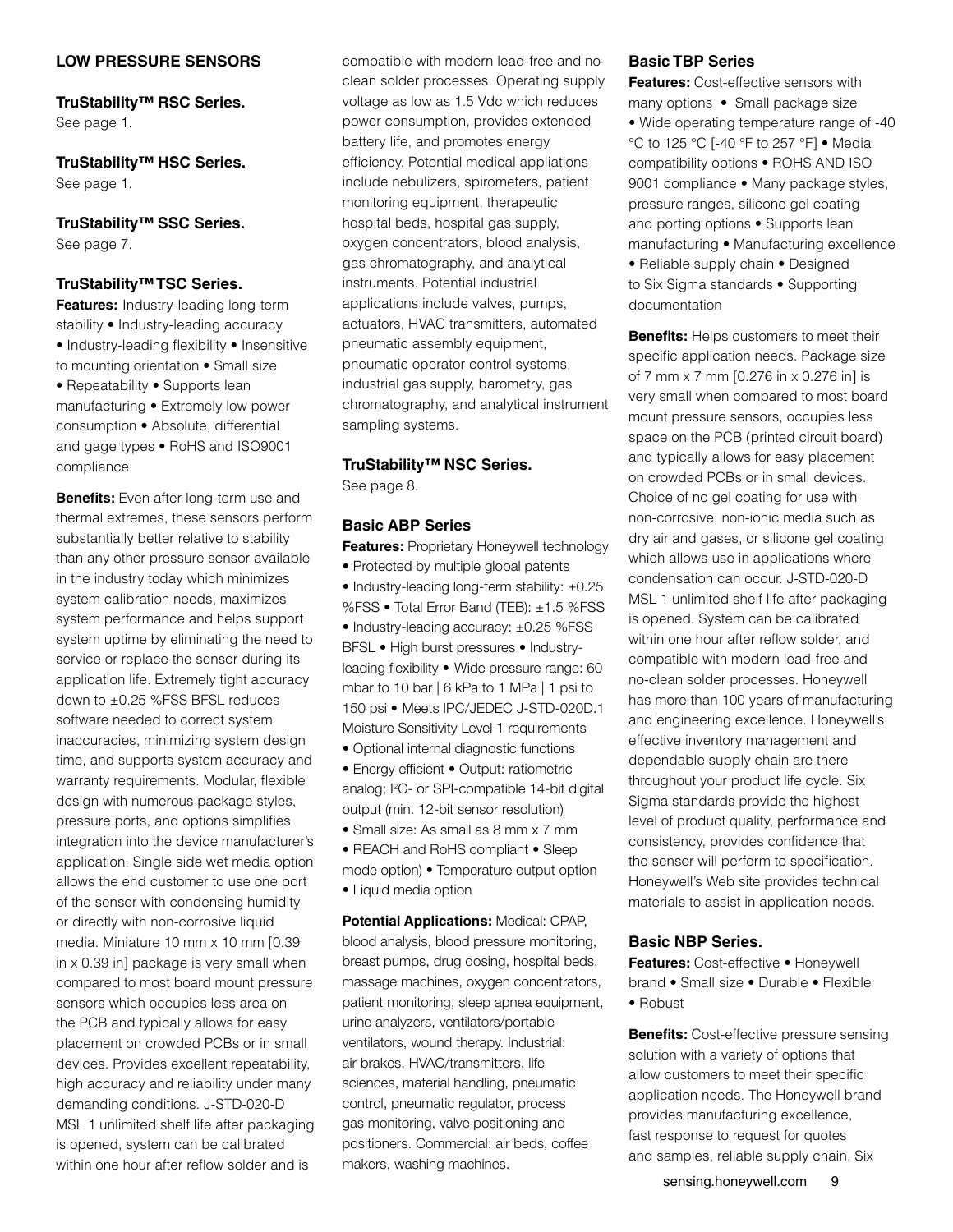Sigma standards design, and supporting documentation. Small package size (as small as 7 mm x 7 mm [0.276 in x 0.276 in]) is very small when compared to most board mount pressure sensors, occupying less space on the PCB and typically allowing for easy placement on crowded PCBs or in small devices. Wide operating temperature range (-40 °C to 125 °C [-40 °F to 257 °F]), gel or non-gel coating media compatibility options, and ISO 9001 compliance allow for use in tough environments. Numerous package styles, pressure ranges, housings, gel coating, and porting options simplify integration into the device manufacturer's application. Reflow mounting J-STD-020D, MSL 1 and rapid stabilization after reflow soldering allow calibration immediately after mounting. Potential medical applications include hospital beds, oxygen concentrators, wound therapy, and blood pressure monitoring. Potential industrial applications include HVAC transmitters, air movement control, environmental control, level indicators, leak detection, industrial controls, pneumatic controls, and other commercial applications.

#### **24PC Series.**

**Features:** True wet/wet differential sensing • Miniature package • Operable after exposure to frozen conditions • Choice of termination for gage sensors • DIP and SMT packages

**Benefits: Piezoresistive sensing** technology designed to provide inherently stable outputs over sensing range. Variety of gage pressure port configurations for quick and easy modification. Reduces sensitivity shift over temperature. Used to measure vacuum or positive pressure in potential medical, environmental, and industrial instrumentation applications.

#### **26PC Series.**

**Features:** Calibrated and temperature compensated • True wet/wet differential sensing • Miniature size • Media flowthrough port • Flow path with minimal dead space • Operable after exposure to frozen conditions • Choice of termination for gage sensors • SIP and DIP packages **Benefits: Piezoresistive sensing** technology designed to provide part interchangeability and enhanced performance, reliability and accuracy. Factory-calibrated sensors designed to provide pressure sensing performance with enhanced precision and reliability in a miniature package. Variety of gage pressure port configurations designed to provide quick and easy modification. Used to measure vacuum or positive pressure in potential medical, environmental, and industrial instrumentation applications.

#### **ASDX Series.**

See page 8.

#### **SCX Series.**

**Features:** Cost effective • Calibrated and temperature compensated • Small size • Low noise • Enhanced accuracy • High impedance for low power applications • Corrosion resistant

**Benefits:** Cost-effective solution for potential pressure applications requiring operation over wide temperature range. Output with enhanced accuracy and stability. Integrated circuit sensor element and laser trimmed thick film ceramic housed in compact, solvent-resistant case. Housing provides enhanced corrosion resistance and isolation from external packaging stresses. Convenient mounting holes and pressure ports for use with standard plastic tubing. Two pins provide output voltage proportional to temperature available for use with external circuitry. Enhanced response time for potential computer peripherals and pneumatic control applications. Used with non-corrosive, non-ionic working fluids such as air and dry gases in potential medical equipment applications.

#### **SDX Series.**

**Features:** Cost effective • Calibrated and temperature compensated • Small size • Low noise • High impedance for low power applications • Corrosion resistant • Available in two grades

**Benefits:** Cost-effective solution for potential applications requiring small size plus performance. Enhanced accuracy

and stability output over temperature range. Available in standard commercial and prime grades for optimization of accuracy and cost in a given application. Integrated circuit sensor element and laser trimmed thick film ceramic housed in compact, solvent-resistant case. Housing provides enhanced corrosion resistance and isolation from external package stress. Extremely small size allows multiple sensors in limited space. Though-hole pins for secure and stable anchoring to PCB. Used with non-corrosive, non-ionic working fluids such as air and dry gases in potential medical equipment, computer peripherals, and pneumatic control applications.

#### **LOW PRESSURE – FLOW THROUGH SENSORS**

#### **24PC Flow-Through Series.**

**Features:** Miniature package • Media flow-through port • 1,78 mm [0.070 in] diameter or 5,0 mm [0.200 in] diameter flow path with minimal dead space • Operable after exposure to frozen conditions • Choice of termination for gage sensors

**Benefits:** Gage pressure sensing performance in miniature package with enhanced reliability. Sensing technology designed to use specialized piezoresistive micro-machined sensing element. Low power, non-amplified, non-compensated Wheatstone bridge circuit design often provides inherently stable mV outputs. 2 mA constant current excitation significantly reduces sensitivity shift over temperature. May be used to measure vacuum or positive pressure in potential medical and environmental applications.

#### **26PC Flow-Through Series.**

**Features:** Calibrated and temperature compensated • Miniature package • Media flow-through port • 1,78 mm [0.070 in] diameter or 5,0 mm [0.200 in] diameter flow path with minimal dead space • Operable after exposure to frozen conditions • Choice of termination for gage sensors